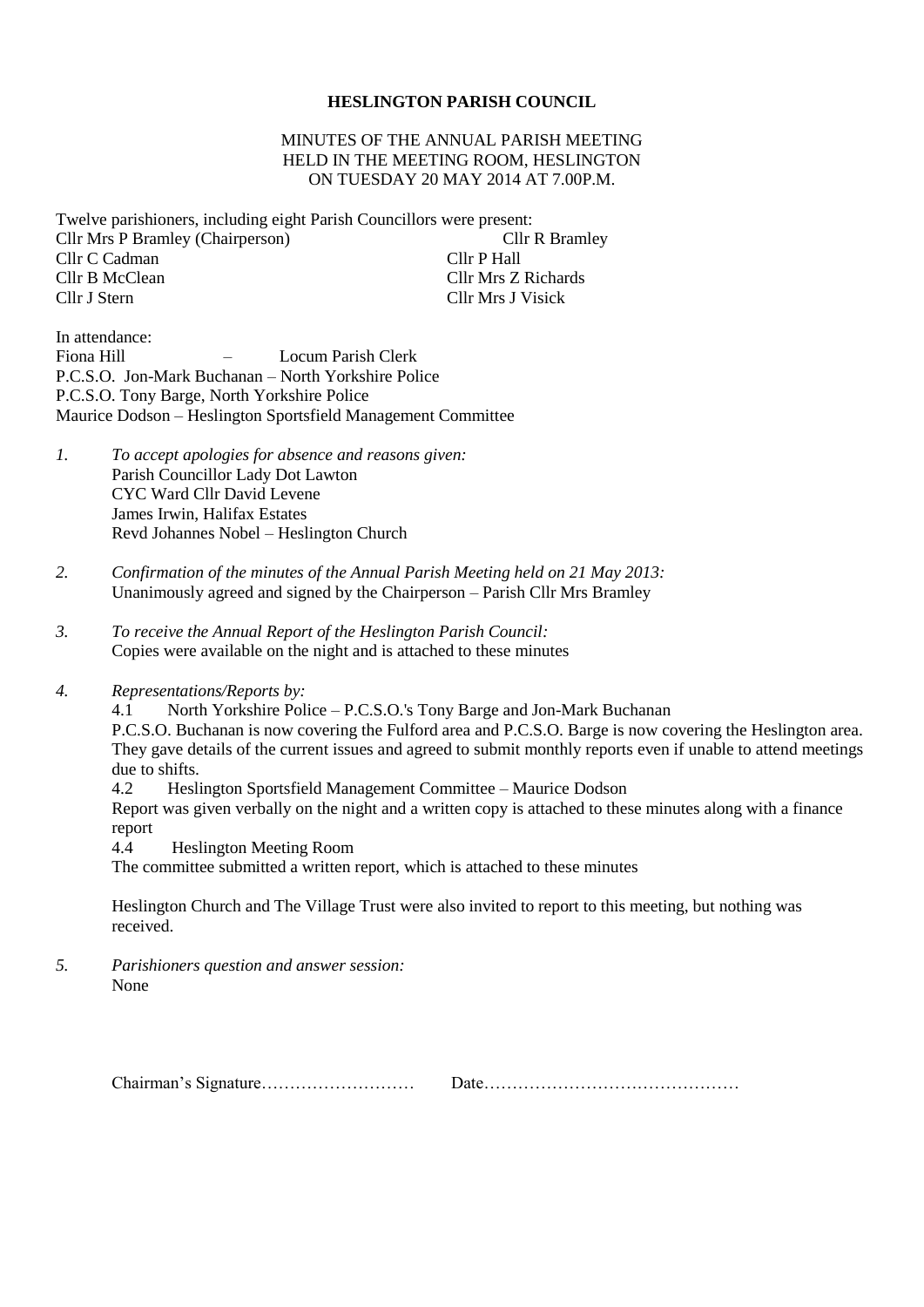## **HESLINGTON PARISH COUNCIL**

## **ANNUAL REPORT 01 APRIL 2013 – 31 MARCH 2014**

A warm welcome to all parishioners.

We appreciate the support of the various residents who come along to the Parish Council meetings and hope to see more of you in the future.

Your constructive comments, positive ideas, and practical suggestions are always welcome

The 2nd consultation on the draft Local Plan is due to start very soon. Amendments have been made to the site boundary of the Whinthorpe site which falls within Heslington Parish. The proposed area, presently farmed land, has increased –though its intended usage remains the same – a housing estate for 5,800 houses and safeguarded land for "business and commercial use" and also for University of York future development. This time we hope there will be details on accesses, roads, protection to the environment, etc

Consultation is the opportunity for residents to express their views, in writing, to City Of York Council within the 6 week consultation period and the Parish Council urge you, as individuals, to do so.

The Parish Council has been discussing the possibility of developing a Neighborhood Plan. It appears to be a lengthy, complicated process and will need City of York Council's approval before it can be adopted. It is again on the agenda for the May Parish Council meeting that follows on tonight at 7.30pm. Should it be agreed to form an initial working party to begin the process, any resident would be most welcome to be included.

This year, after careful consideration of the budget and finances, the Parish Council, regretfully had to increase the Parish Precept to prevent a "shortfall". Councillors, with the Clerk's help, work hard to keep the precept to a practical level and to spend it prudently for the benefit of the Parish.

We continue to press for the proposed cycle track on University Road and for improvements to the local road surfaces, the sewage and drainage system. Recently the footpath on Field Lane has been resurfaced.

Presently, the challenge is the daffodils in Main Street. There are many different views on how to sort the problem and I believe a compromise will need to be made. . This will be discussed in the following meeting.

Our thanks go to

- The new Meeting Room committee, for their sterling work. We, wish them well. We continue to work alongside giving help where we can
- Dave, our lengthsman, for his hard work and willing disposition.
- Paula, for looking after the website
- Bill, for producing the newsletter
- David Levene, our York Councillor, for his help and support.
- Fiona, our Parish Clerk, for her excellent skills and for keeping us "on the straight and narrow"
- Thank you to those many Residents who take a pride in the Village, helping to maintain its attractive appearance
- Final thanks go to my fellow Councillors, for all their support and help during the year. We might not always agree with each other's views but all have the same commitment to the careful preservation of the parish and to serve our community.

Parish Councillor Mrs Pauline Bramley, Chairperson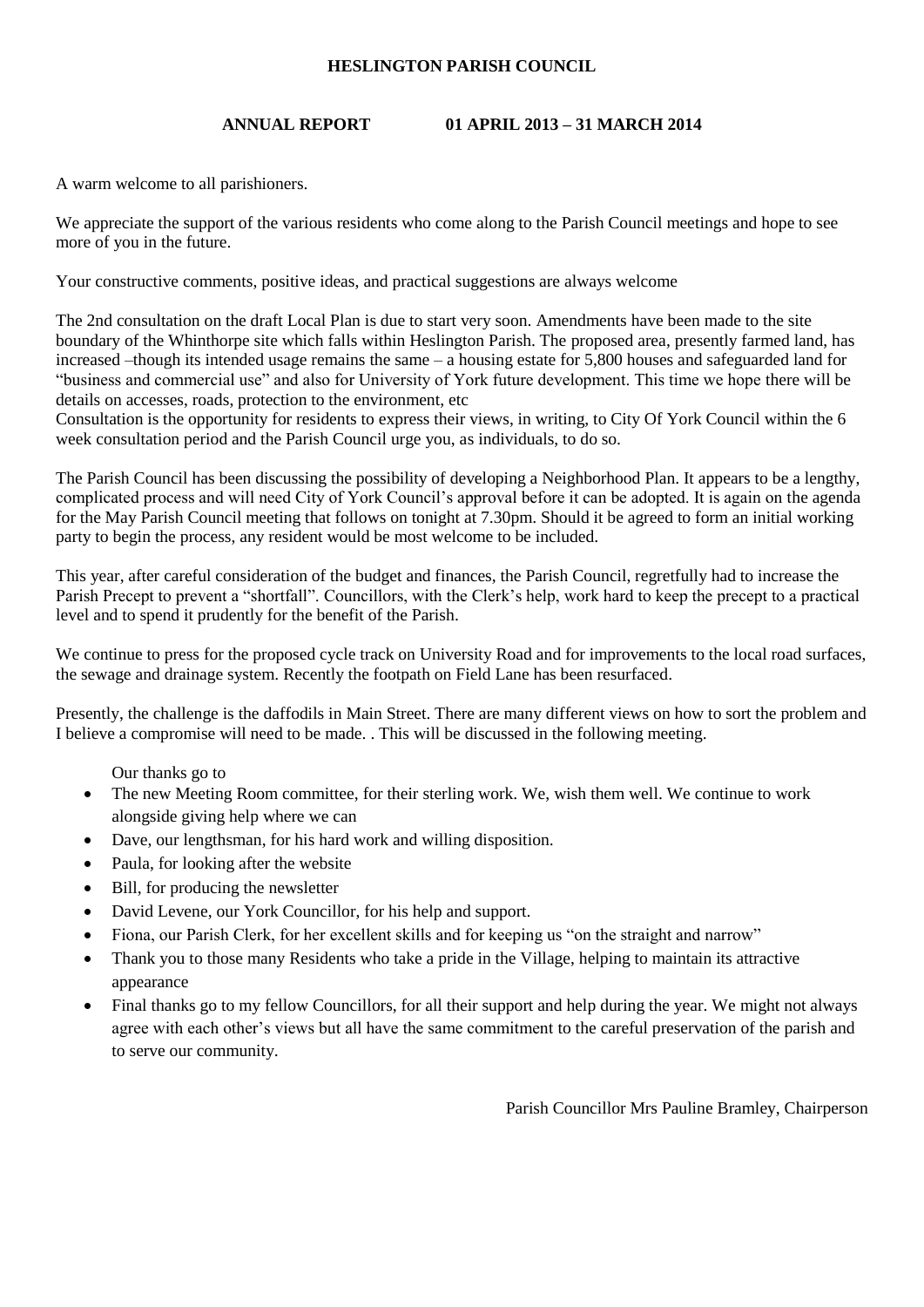The Parish Councillors for this year were:

Mrs Pauline Bramley, Mr Richard Bramley, Mr Chris Cadman, Mr Andrew Collingwood, Mr Peter Hall, Lady Dorothy Lawton, Mr Bill McClean, Mrs Zena Richards, Mr Jeffrey Stern

The Parish Council Parish Clerk/Responsible Financial Officer - Fiona Hill.

# **HESLINGTON PARISH COUNCIL FINANCIAL REPORT - 01 APRIL 2013/31 MARCH 2014** Receipts: CYC Precept 11950.00 Local Plan - The Village Trust Contribution 500.00 CYC Double Taxation 184.40 VAT Refund 27.00 Bank Interest 11.49 12672.89 Payments: Salaries 7464.96 Capital Projects 239.97 Insurance 516.25 Loan Repayments 1145.51 Grass Cutting 288.00 Membership Fees 432.00 Local Plan 1934.00 Audit Fees 400.00 VAT (To Reclaim) 245.46 Newsletter printing 98.00  $Misc$  0.00 Grants 500.00 13264.15 Brought forward 01 April 2012 9772.21 Excess income/expenditure -591.26 9180.95 Cash in hand 0.00 Current account 1997.74 Investment account 7183.21 9180.95

,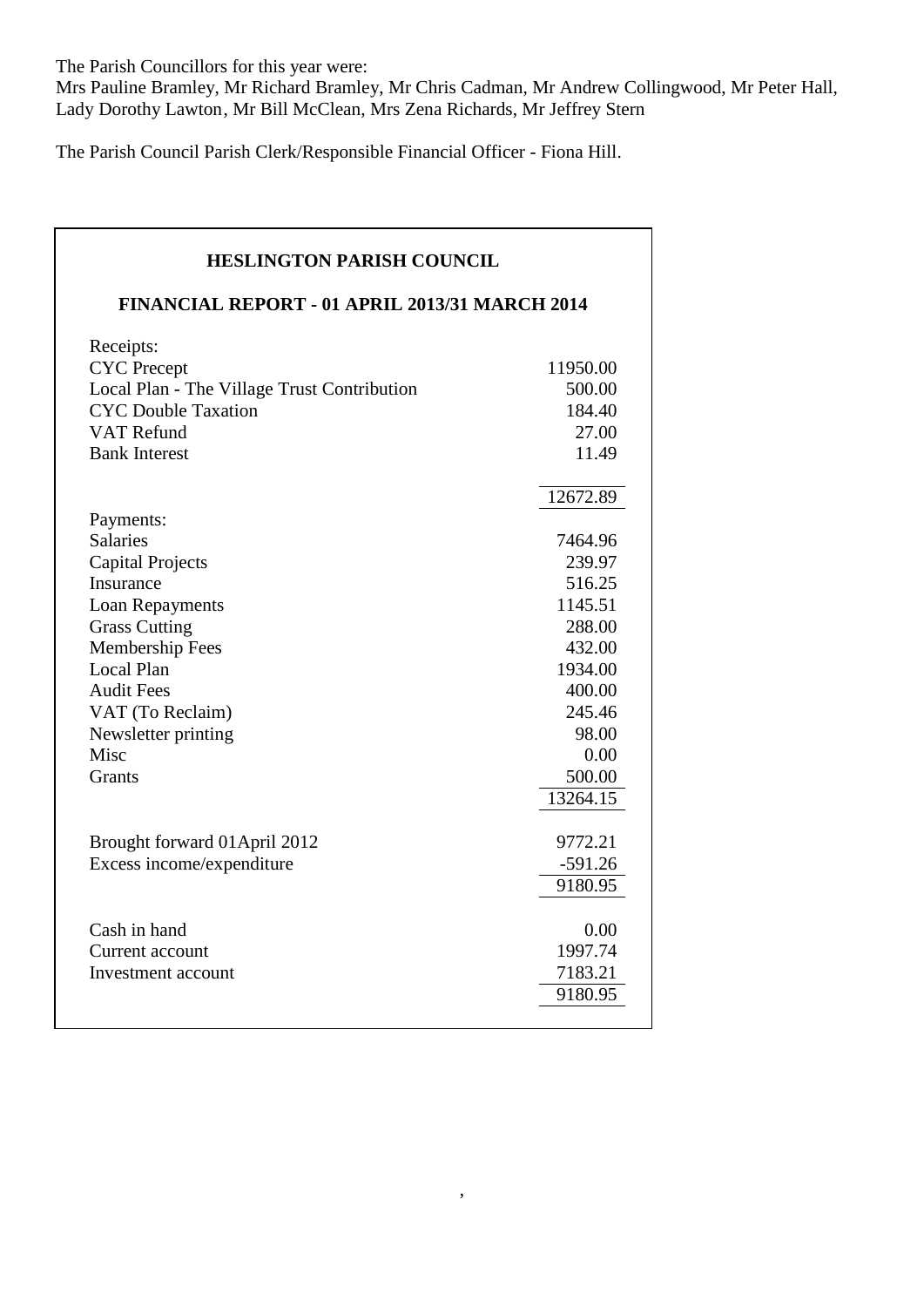# **Heslington Sportsfield**

Last year saw the completion of the comprehensive refurbishment of the interior the Pavilion. This year the exterior, including decking, paving and paths, was finished. This together with new gates and fencing have been improved the appearance and as well the security of the Pavilion. It is now a most attractive and wellequipped facility, which is available for hire. We expect it to be very popular.

The architect and builders and others who were involved in the refurbishment can take great credit for what is a real asset for the village. It would not have been possible however without the generous financial support from the Heslington Parish Council, the City of York Council, the Football Foundation and individual donors. The Committee is very grateful to them and hopes that they feel that their money has been well spent.

A gate has been placed near Halifax College to allow parking over weekends for people going to the Sportsfield. This should relieve the serious congestion that can occur in the Outgang when a number of matches are being played. We are very grateful to Halifax College for its cooperation in this matter.

Cricket and football continue to flourish. Players are of all ages but we are pleased that the girls' football is particularly popular. Anyone, young or old, interested in playing would be very welcome.

The children's play equipment is very popular and is in constant use but is beginning to wear out. Upgrading or replacing is a current priority and seeking funding has begun. We are keen to have input on the equipment and location from the village.

Our financial position is satisfactory: our current account is reasonably healthy but our reserves are low. Nevertheless, considering the outgoings incurred with the refurbishment, the position could be much worse. Restoring the level of reserves over the next year is a priority, particularly in view of the play equipment plans.

The year has been busy but a lot has been achieved, thanks to the commitment and hard work of the Committee. I expect next year will be another busy one!

Maurice Dodson, Chair, Heslington Sportsfield Management Committee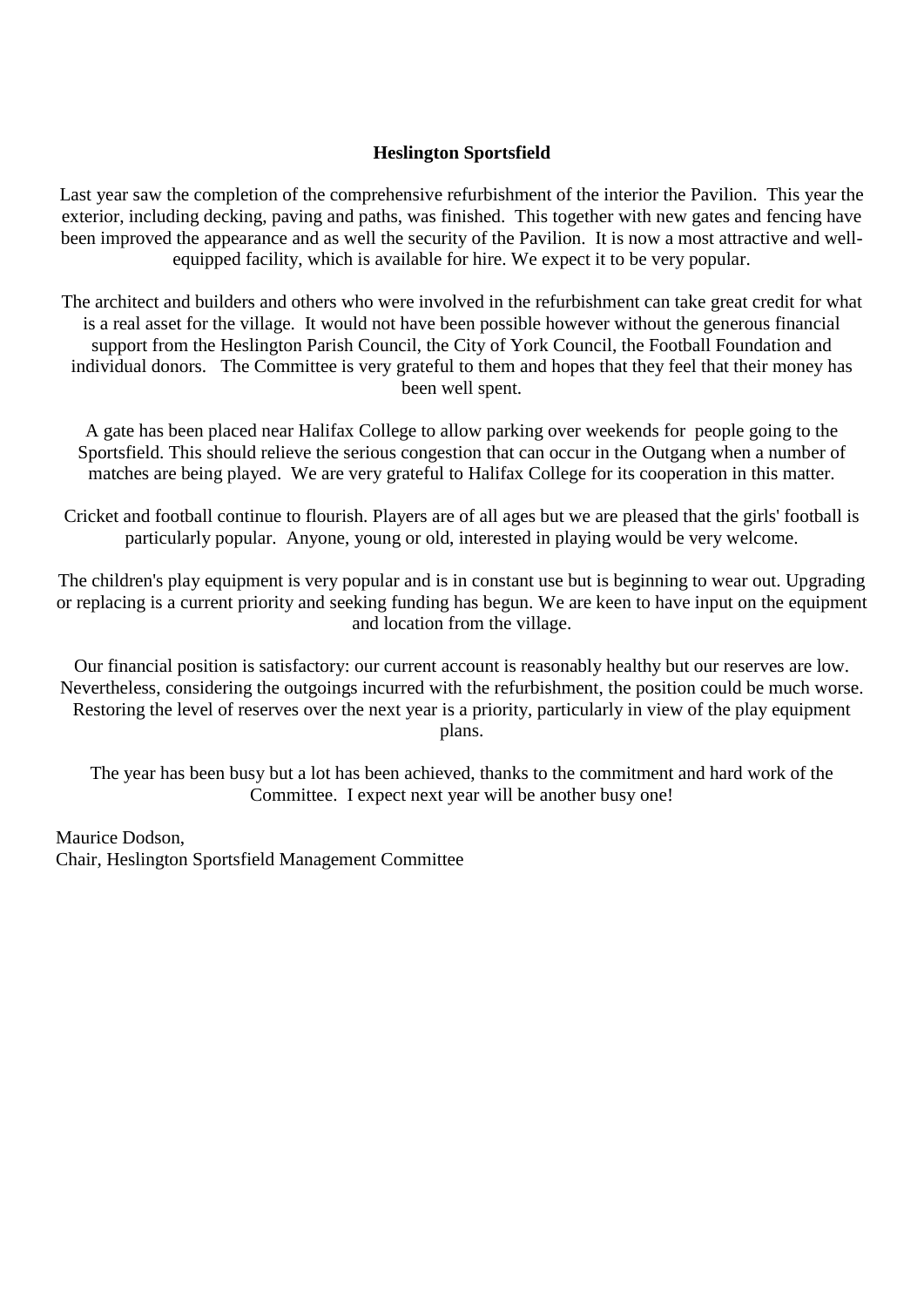# **Heslington Sportsfield Management Committee**

| <b>Income</b>              | 2014 | 2013  | <b>Expenditure</b>    | 2014 | 2013  |
|----------------------------|------|-------|-----------------------|------|-------|
| <b>CSCC</b>                | 500  | 625   | Maintenance & repairs | 1390 | 1585  |
| <b>Fulford Juniors</b>     | 450  | 1060  | Insurance             | 639  | 562   |
|                            |      |       | Water and Sewage      | 278  | 195   |
| City of York CYC           | 1390 |       | Gas                   | 229  | 253   |
| Heslington PC              |      |       | Electric              | 537  | 125   |
| N Power                    |      | 273   | Rates                 | 79   | 90    |
| Potato Competition         | 160  | 204   |                       |      |       |
| <b>Heslington Football</b> | 646  | 576   |                       |      |       |
| Fulford Juniors (interim)  |      | 600   | <b>Sundry Costs</b>   | 36   |       |
| Interest                   |      | 35    | Drain Cleaning        |      | 100   |
| Donation                   | 50   |       | Refurbishment         |      | 65182 |
|                            |      |       | Hire of Hall          |      | 18    |
| <b>Football Foundation</b> |      | 26271 |                       |      |       |
| <b>York Council Grant</b>  |      |       |                       |      |       |
| for Refurbishment          |      | 1390  |                       |      |       |
| <b>Heslington PC Grant</b> |      | 2500  |                       |      |       |
| <b>Heslington PC Grant</b> |      | 150   |                       |      |       |

|                                             | 3196 | 68110 |                                      | 3196 | 68110 |
|---------------------------------------------|------|-------|--------------------------------------|------|-------|
| <b>Excess of Expenditure</b><br>over Income |      | 34426 | Excess of Income<br>over Expenditure | 8    |       |
|                                             | 3196 | 33684 |                                      | 3188 | 68110 |

# **Statement of Affairs as at 31st March 2014**

| <b>Current Assets</b>                 | 2014 | 2013 |
|---------------------------------------|------|------|
| Deposit account - Unrestricted        | 346  | 344  |
| <b>Current Account - Unrestricted</b> | 1310 |      |
|                                       | 1656 | 1624 |

#### *Notes*

For Season 2013/2014 income from Heslington FC and Fulford Juniors are outstanding.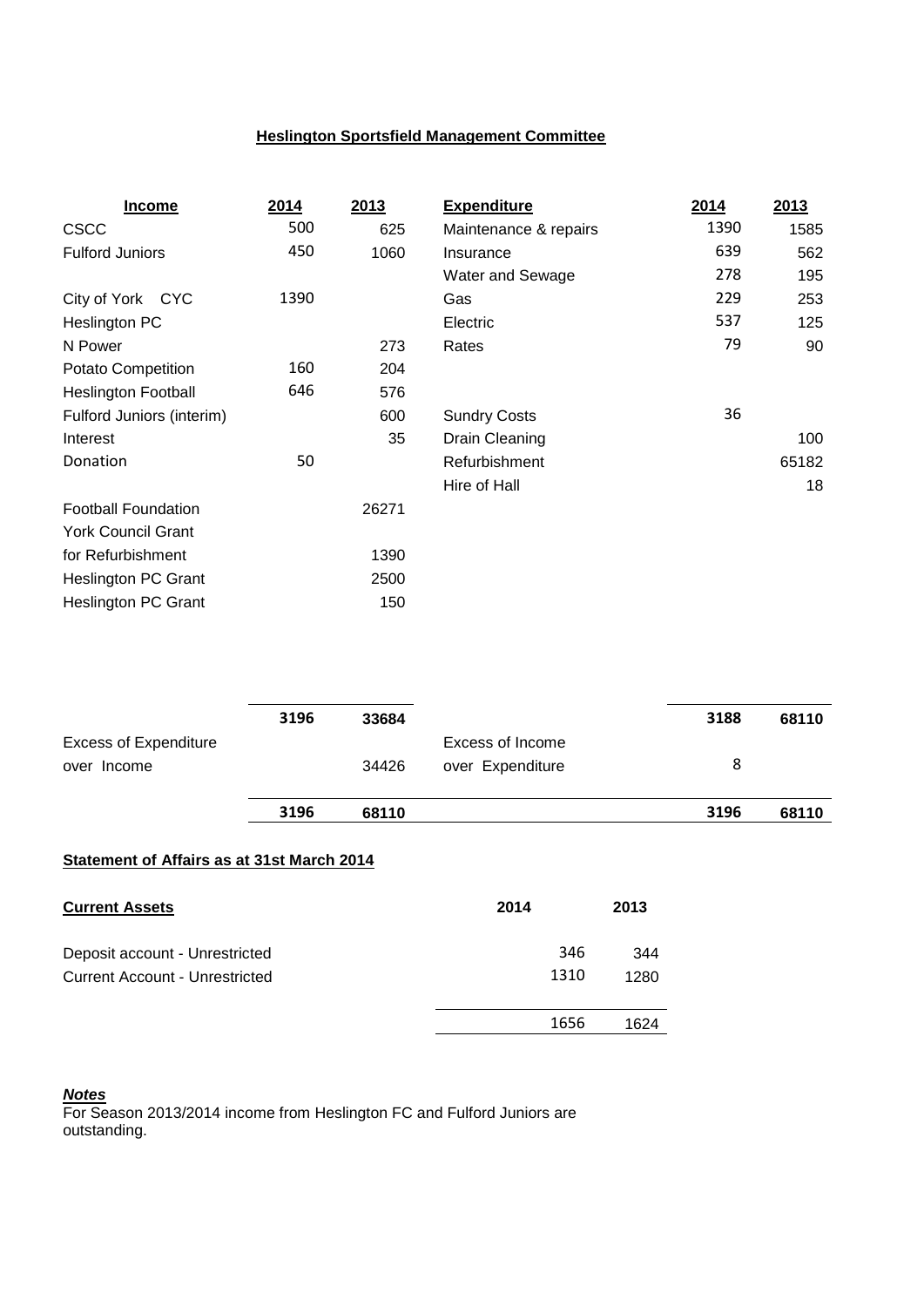The present committee for the **Heslington Meeting Room** was appointed in **January 2014 :**

Peter Atkinson – chair Lady Dorothy Lawton – treasurer Liz Boreham – Secretary Chris Cadman – P.C. representative Nick Allen – Village Trust representative

Jacquie Chainey

The committee meets on a monthly basis, and has proceeded to assess both the financial situation and the fabric of the Meeting Room.

Progress has been made in the following areas:

1. Equal Opportunities – the policy outlined by the previous committee was checked and adopted by the present committee.

2. Bookings – a new system has been devised and set in place via the Deramore Arms. The hiring costs have been revised and a deposit is now required.

3. Rural Action Yorkshire – the committee has joined RAY, which has proved helpful in providing guidance and information e.g. re child protection.

4. The fire and gas checks are up to date.

5. 3 signatories have been arranged with NatWest bank.

6. Financial situation – please see treasurer's report.

7. Maintenance allowance – an estimated allowance has been devised, for just under £4,000 p.a.

8. Music license – The PRS license is now in place.

9. Checking the Meeting Room – a rota of committee members ensures that the building is checked on a regular basis. 10. There is now a comprehensive list of key holders.

11. Cleaning – the committee now employs a cleaner 2 hrs a week.

12. An asset register is being established.

13. The main door – the structure has been assessed, and will continue to be monitored. Bolts have been replaced.

14. Lighting – this was felt to be inadequate in the main hall and has been updated, with increased wattage and new shades.

15. Garden – this is being maintained. The grass has been cut and the front flower bed weeded by committee members.

16. Bookings – we have, unfortunately, lost 3 regular bookings, but other hirers are coming forward and will, hopefully, increase with additional advertising.

17. Heating timer – a new timer has been installed, to ensure that the heating is only on at times to coincide with events.

The committee is in the process of making further progress in the following areas :

1. Insurance – obtaining comprehensive public liability insurance is our priority. We now have a quote and will be putting this in place asap.

2. Booking Form – we are in the process of further revising the booking form to incorporate the 'Action with Communities in Rural England' (ACRE) format. The form will be enlarged to provide increased information for the hirer and protection for the committee.

3. Advertising – a) we are in the process of linking information and photographs to the Parish Council website, and b) we are arranging for advertising flyers to be placed on the village notice board and elsewhere.

4. Insulation – the committee is exploring the possibility of increasing the insulation in the roof, and secondary glazing for the windows is being investigated.

5. The driveway – this in a poor state of repair. It is planned that the pot holes will be filled in the near future.

6. Emergency lighting is being arranged by the Parish Council.